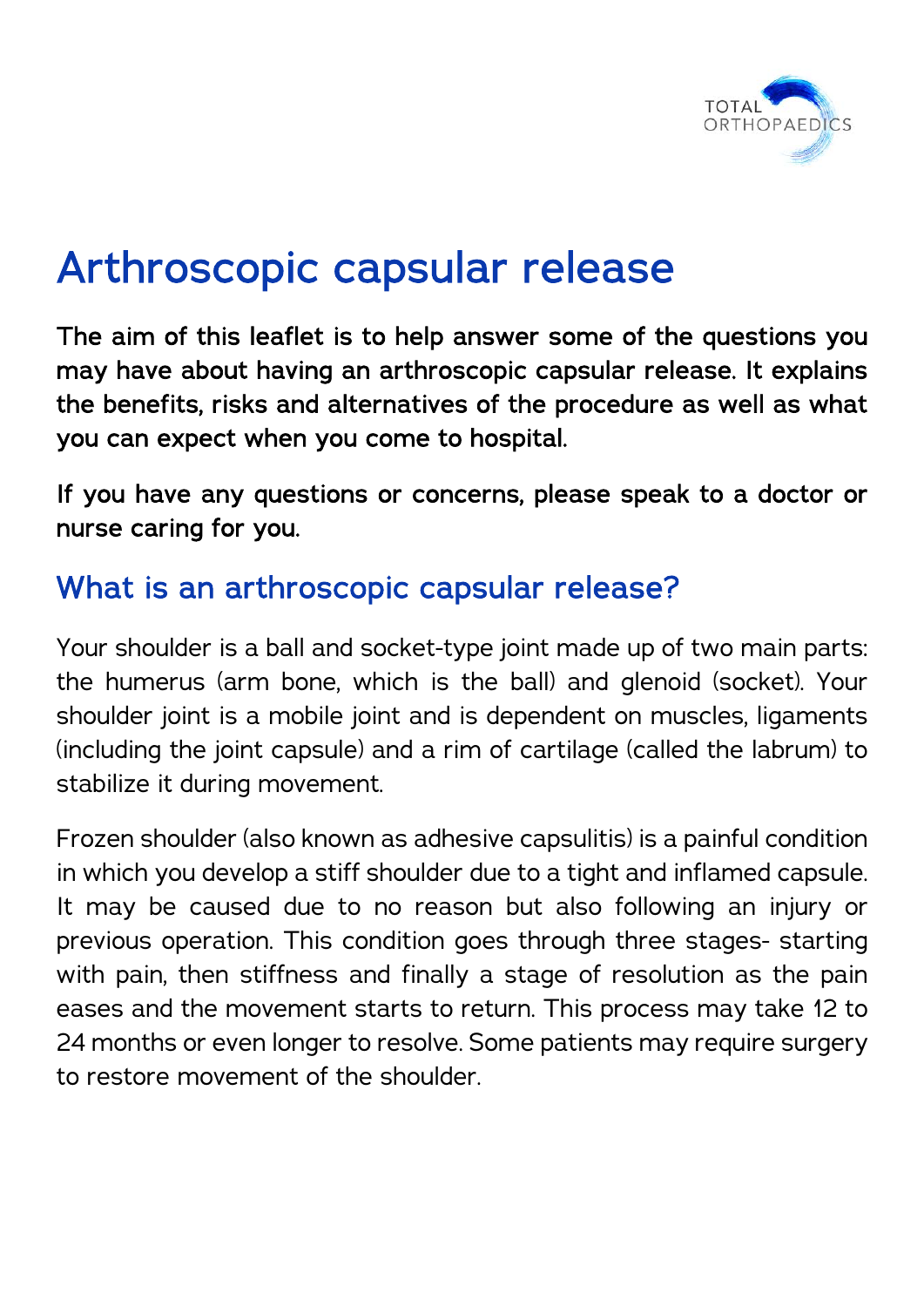

Arthroscopic capsular release is a keyhole surgery which involves the release of the tight capsule seen in frozen shoulder. During this procedure, the arthroscope (camera) is inserted into the shoulder and fluid (saline) is passed into the shoulder to allow the surgeon to look within the shoulder joint. The surgeon then uses small instruments to release the capsule where it has tightened up the most and therefore releasing it.

# What are benefits – why should I have an arthroscopic capsular release?

Usually the primary reason for this surgery is to increase shoulder movement and decrease pain.

#### What are the risks?

In general, the risks of any operation relate to the anaesthesia and the procedure itself. In most cases you will have a general anaesthetic combined with local anaesthesia, which may be injected in and around the shoulder, or around the nerves that supply the region. You will be able to discuss this with the anaesthetist before surgery and he/she will identify the best method for you.

Arthroscopic capsular release is commonly performed and is generally a safe procedure. Before suggesting the operation, your doctor will have considered that the benefits of the procedure outweigh any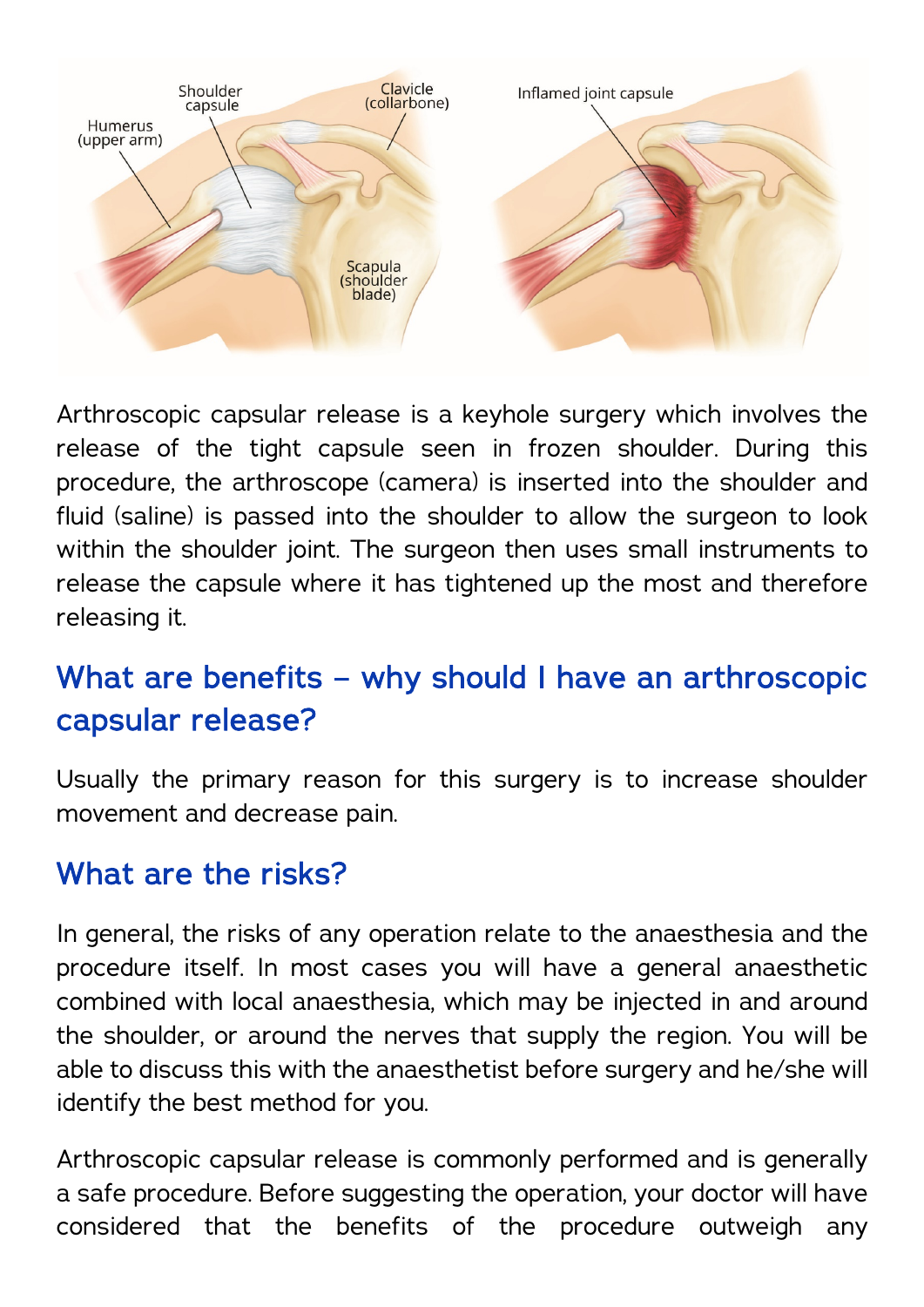disadvantages. However, to make an informed decision and give your consent, you need to be aware of the possible side effects and risks/complications.

#### Complications include:

- infection (affects less than one out of every 100 patients treated)
- nerve injury (affects less than one out of every 100 patients treated)
- bleeding: rarely an issue as this is a 'keyhole' procedure
- thrombosis/blood clot (affects less than one out of every 100 patients)
- re-stiffening: can occur but your physiotherapist will provide you with the appropriate rehabilitation/ exercise protocol to minimise the risk of recurrence.

# Are there any alternatives?

Alternative treatment options for this condition include physiotherapy, ultrasound guided hydrodistention (stretching the capsule of the joint and reducing the inflammation within it by injecting a mixture of sterile saline, local anaesthetic and steroid) and manipulation under anaesthesia (joint will be forcefully stretched in outward, upward and twisting movements to try and regain maximum movement of the shoulder joint).

### Giving my consent (permission)

We want to involve you in decisions about your care and treatment. If you decide to go ahead, you will be asked to sign a consent form. This states that you agree to have the treatment and you understand what it involves. A member of shoulder team will explain the risks and benefits of the procedure.

### What happens during the capsular release?

On your day of admission, you will be seen by your consultant who will mark the site of the surgery and ask you to sign the consent form. The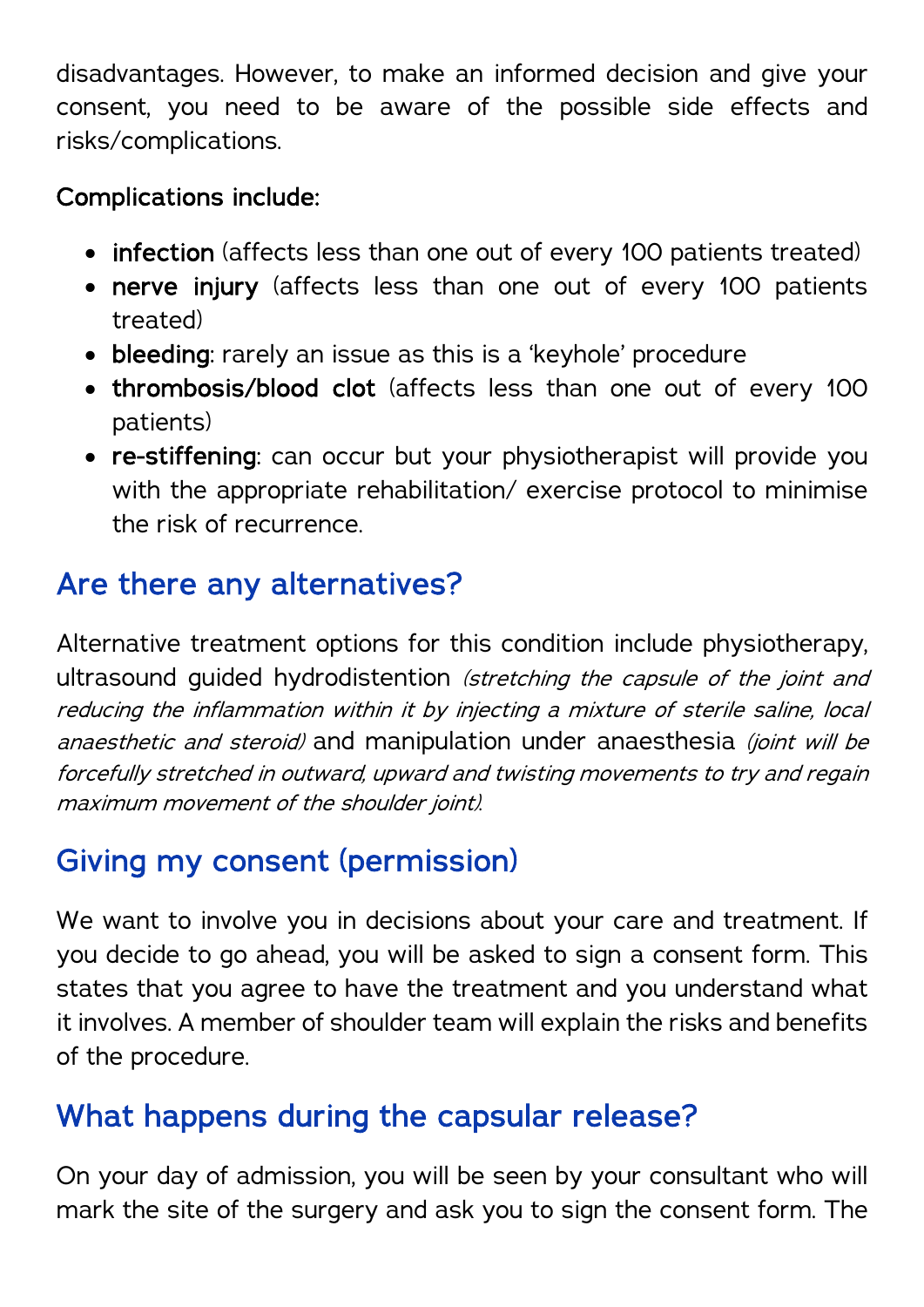anaesthetist will also review your fitness for surgery and finalise the planned anaesthetic regime. You will then proceed to the operating theatre to undergo the operation.

During your surgery you are generally sat up in a beach chair type position. The surgeon then introduces the arthroscope (camera) into your shoulder and watches the images on a TV screen. Photos are generally taken of the findings.

This surgery involves looking inside the shoulder joint and assessing the joint capsule via the arthroscope (camera) and then using small instruments to release the capsule where it has tightened the most.

# Will I feel any pain?

Your arm will feel numb because of the nerve block/local anaesthetic used during your operation but this should wear off during the first 24 hours. Post-operative pain is normal and you will receive a combination of painkillers to help minimise this pain.

### What happens after the procedure?

Following the operation, you will be taken to the recovery department. This is where you are monitored for the initial post-operative period. You will then be transferred to the orthopaedic ward or the ward of the Day Surgery Unit. You usually go home on the day of surgery or may require an overnight stay on the ward. When you go home depends on your individual circumstances and the time of your procedure and will be discussed with you before your operation.

You will be seen by an orthopaedic physiotherapist who will teach you how to put on and take off your sling, and some basic exercises to begin stretching your shoulder immediately whilst you are still in hospital. He/she will also provide advice on general functional adaptations after your surgery and organise your outpatient physiotherapy follow up.